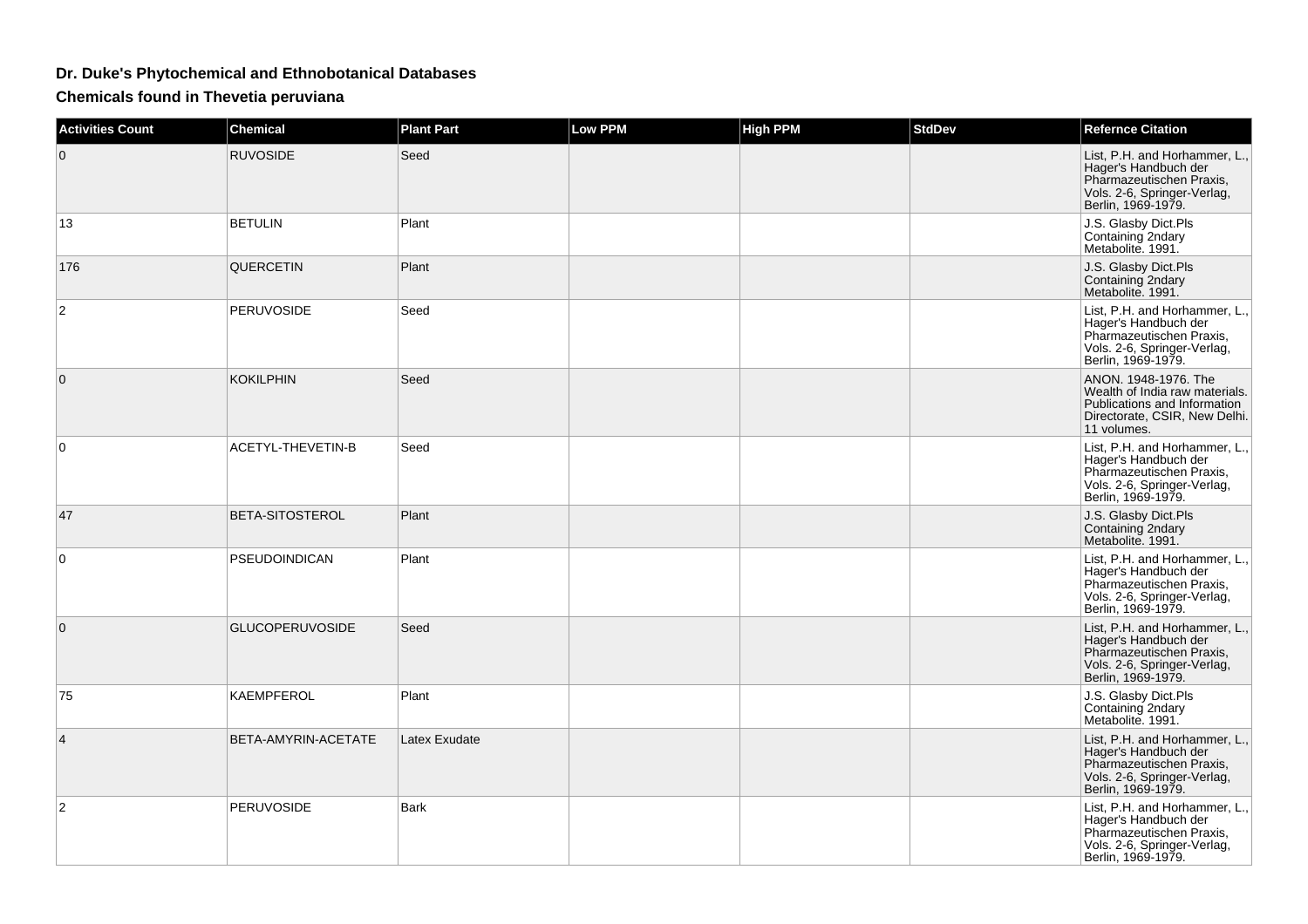| <b>Activities Count</b> | <b>Chemical</b>                   | <b>Plant Part</b> | Low PPM | <b>High PPM</b> | <b>StdDev</b> | <b>Refernce Citation</b>                                                                                                                                                 |
|-------------------------|-----------------------------------|-------------------|---------|-----------------|---------------|--------------------------------------------------------------------------------------------------------------------------------------------------------------------------|
| $\overline{c}$          | <b>CERBEROSIDE</b>                | Plant             |         |                 |               | Jeffery B. Harborne and H.<br>Baxter, eds. 1983.<br>Phytochemical Dictionary. A<br>Handbook of Bioactive<br>Compounds from Plants.<br>Taylor & Frost, London. 791<br>pp. |
| 0                       | HESPERITIN-7-GLUCOSIDE Plant      |                   |         |                 |               | J.S. Glasby Dict.Pls<br>Containing 2ndary<br>Metabolite. 1991.                                                                                                           |
| $\mathbf{0}$            | <b>TRITERPENE</b>                 | Latex Exudate     |         |                 |               | List, P.H. and Horhammer, L.,<br>Hager's Handbuch der<br>Pharmazeutischen Praxis,<br>Vols. 2-6, Springer-Verlag,<br>Berlin, 1969-1979.                                   |
| 9                       | <b>BETA-AMYRIN</b>                | Plant             |         |                 |               | J.S. Glasby Dict.Pls<br>Containing 2ndary<br>Metabolite. 1991.                                                                                                           |
| $\mathbf{0}$            | <b>PERUSITIN</b>                  | Seed              |         |                 |               | ANON. 1948-1976. The<br>Wealth of India raw materials.<br>Publications and Information<br>Directorate, CSIR, New Delhi.<br>11 volumes.                                   |
| $\overline{4}$          | <b>CERBERIN</b>                   | Seed              |         |                 |               | List, P.H. and Horhammer, L.,<br>Hager's Handbuch der<br>Pharmazeutischen Praxis,<br>Vols. 2-6, Springer-Verlag,<br>Berlin, 1969-1979.                                   |
| $\mathbf 0$             | <b>THEVISIDE</b>                  | Plant             |         |                 |               | J.S. Glasby Dict.Pls<br>Containing 2ndary<br>Metabolite. 1991.                                                                                                           |
| 20                      | <b>AUCUBIN</b>                    | Leaf              |         |                 |               | List, P.H. and Horhammer, L.,<br>Hager's Handbuch der<br>Pharmazeutischen Praxis,<br>Vols. 2-6, Springer-Verlag,<br>Berlin, 1969-1979.                                   |
| $\overline{0}$          | APIGENIN-5-<br><b>METHYLETHER</b> | Seed              |         |                 |               | List, P.H. and Horhammer, L.,<br>Hager's Handbuch der<br>Pharmazeutischen Praxis,<br>Vols. 2-6, Springer-Verlag,<br>Berlin, 1969-1979.                                   |
| 0                       | EIP-PERUVIOL-ACETATE              | Plant             |         |                 |               | J.S. Glasby Dict.Pls<br>Containing 2ndary<br>Metabolite, 1991.                                                                                                           |
| $\mathbf{0}$            | ACETYL-THEVETIN-A                 | Seed              |         |                 |               | List, P.H. and Horhammer, L.,<br>Hager's Handbuch der<br>Pharmazeutischen Praxis,<br>Vols. 2-6, Springer-Verlag,<br>Berlin, 1969-1979.                                   |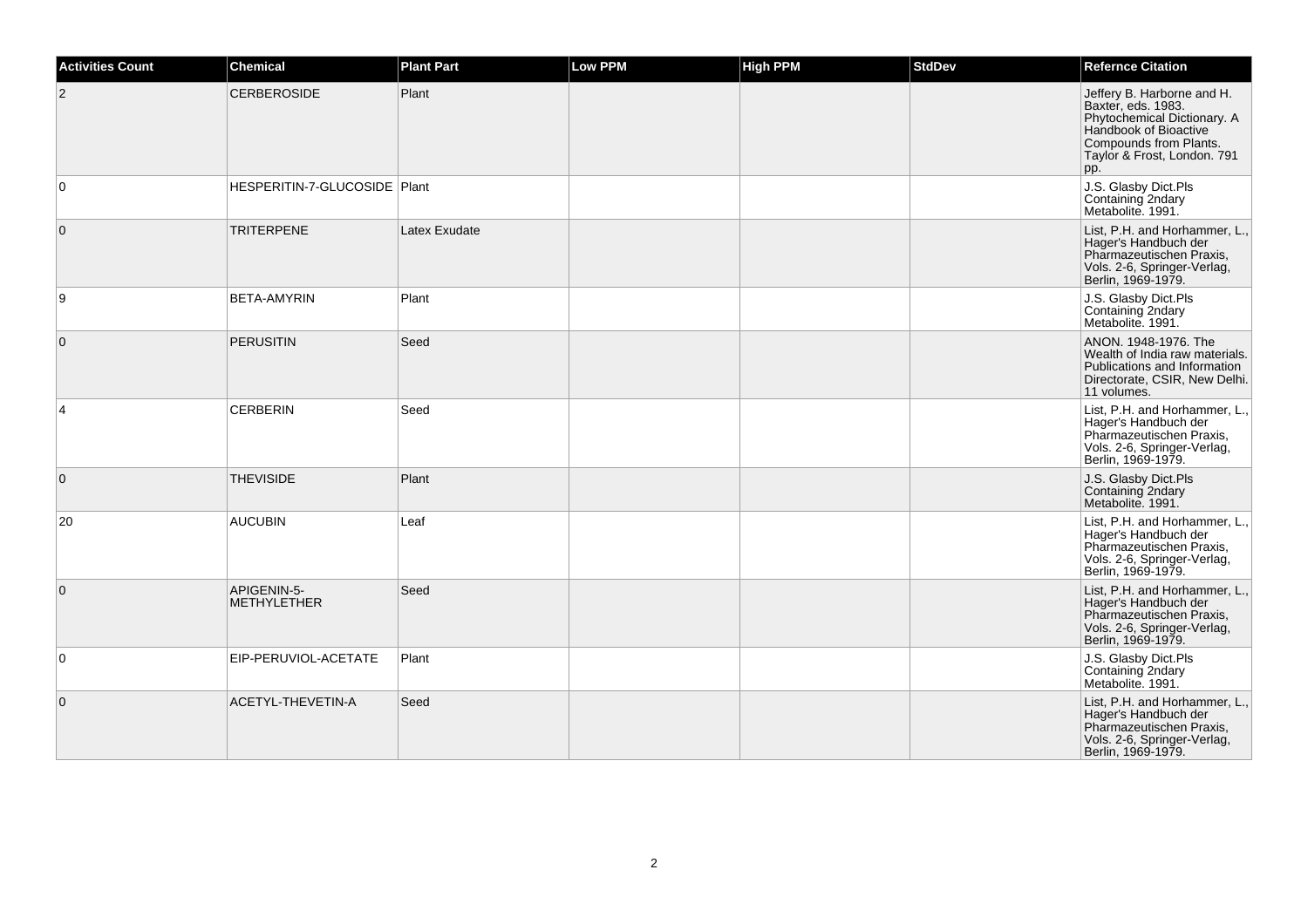| <b>Activities Count</b> | <b>Chemical</b>     | <b>Plant Part</b> | Low PPM | <b>High PPM</b> | <b>StdDev</b> | <b>Refernce Citation</b>                                                                                                               |
|-------------------------|---------------------|-------------------|---------|-----------------|---------------|----------------------------------------------------------------------------------------------------------------------------------------|
| 2                       | <b>CERBEROSIDE</b>  | Seed              |         |                 |               | ANON. 1948-1976. The<br>Wealth of India raw materials.<br>Publications and Information<br>Directorate, CSIR, New Delhi.<br>11 volumes. |
| 3                       | <b>THEVETIN</b>     | Seed              |         |                 |               | ANON. 1948-1976. The<br>Wealth of India raw materials.<br>Publications and Information<br>Directorate, CSIR, New Delhi.<br>11 volumes. |
| 10                      | ALPHA-AMYRIN        | Plant             |         |                 |               | J.S. Glasby Dict.Pls<br>Containing 2ndary<br>Metabolite. 1991.                                                                         |
| $\overline{7}$          | <b>NERIIFOLIN</b>   | <b>Bark</b>       |         |                 |               | List, P.H. and Horhammer, L.,<br>Hager's Handbuch der<br>Pharmazeutischen Praxis,<br>Vols. 2-6, Springer-Verlag,<br>Berlin, 1969-1979. |
| 0                       | ACETYL-PERUVOSIDE   | Seed              |         |                 |               | List, P.H. and Horhammer, L.,<br>Hager's Handbuch der<br>Pharmazeutischen Praxis,<br>Vols. 2-6, Springer-Verlag, Berlin, 1969-1979.    |
| $\mathbf{1}$            | <b>CARDENOLIDES</b> | Leaf              |         |                 |               | List, P.H. and Horhammer, L.,<br>Hager's Handbuch der<br>Pharmazeutischen Praxis,<br>Vols. 2-6, Springer-Verlag,<br>Berlin, 1969-1979. |
| $\mathbf 0$             | <b>THEVENERIIN</b>  | Seed              |         |                 |               | ANON. 1948-1976. The<br>Wealth of India raw materials.<br>Publications and Information<br>Directorate, CSIR, New Delhi.<br>11 volumes. |
| $\mathbf 0$             | <b>ABONAIN</b>      | Seed              |         |                 |               | ANON. 1948-1976. The<br>Wealth of India raw materials.<br>Publications and Information<br>Directorate, CSIR, New Delhi.<br>11 volumes. |
| 2                       | LUPEOL-ACETATE      | <b>Bark</b>       |         |                 |               | List, P.H. and Horhammer, L.,<br>Hager's Handbuch der<br>Pharmazeutischen Praxis,<br>Vols. 2-6, Springer-Verlag,<br>Berlin, 1969-1979. |
| $\mathbf 0$             | <b>THEVISIDE</b>    | Seed              |         |                 |               | List, P.H. and Horhammer, L.,<br>Hager's Handbuch der<br>Pharmazeutischen Praxis,<br>Vols. 2-6, Springer-Verlag,<br>Berlin, 1969-1979. |
| $\mathbf 0$             | <b>THEVIBIOSIDE</b> | Seed              |         |                 |               | List, P.H. and Horhammer, L.,<br>Hager's Handbuch der<br>Pharmazeutischen Praxis,<br>Vols. 2-6, Springer-Verlag,<br>Berlin, 1969-1979. |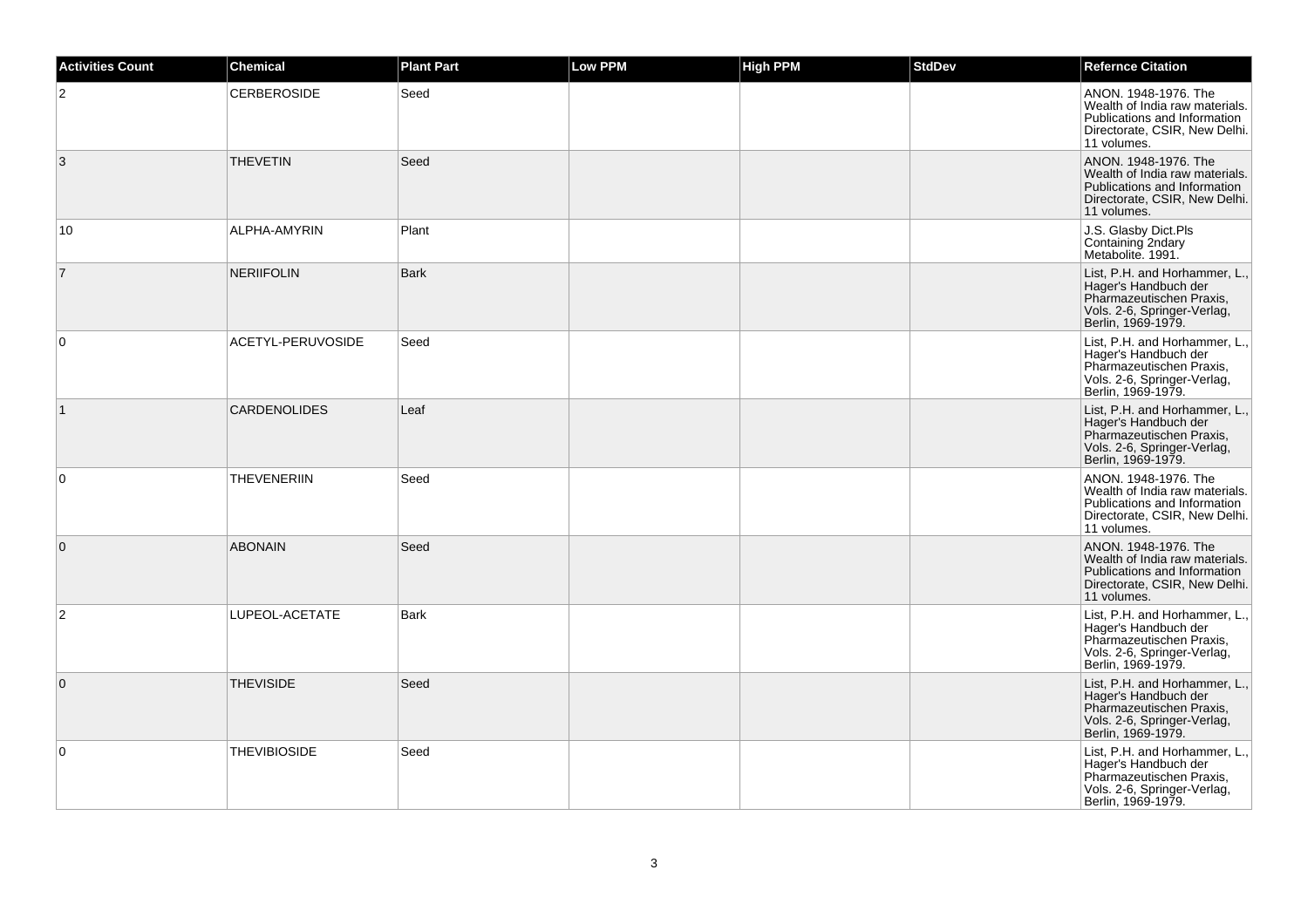| <b>Activities Count</b> | <b>Chemical</b>                     | <b>Plant Part</b> | <b>Low PPM</b> | <b>High PPM</b> | <b>StdDev</b>        | <b>Refernce Citation</b>                                                                                                               |
|-------------------------|-------------------------------------|-------------------|----------------|-----------------|----------------------|----------------------------------------------------------------------------------------------------------------------------------------|
| $\mathbf 0$             | <b>THEVEFOLINE</b>                  | Plant             |                |                 |                      | J.S. Glasby Dict.Pls<br>Containing 2ndary<br>Metabolite. 1991.                                                                         |
| 0                       | 2'-O-NERIIFOLIN                     | Seed              |                |                 |                      | ANON. 1948-1976. The<br>Wealth of India raw materials.<br>Publications and Information<br>Directorate, CSIR, New Delhi.<br>11 volumes. |
| 21                      | <b>LUPEOL</b>                       | Plant             |                |                 |                      | J.S. Glasby Dict.Pls<br>Containing 2ndary<br>Metabolite. 1991.                                                                         |
| 0                       | THEVETIN-B                          | Seed              |                |                 |                      | List, P.H. and Horhammer, L.,<br>Hager's Handbuch der<br>Pharmazeutischen Praxis,<br>Vols. 2-6, Springer-Verlag,<br>Berlin, 1969-1979. |
| $\mathbf{0}$            | <b>THEVERIDOSIL</b>                 | Seed              |                |                 |                      | List, P.H. and Horhammer, L.,<br>Hager's Handbuch der<br>Pharmazeutischen Praxis,<br>Vols. 2-6, Springer-Verlag, Berlin, 1969-1979.    |
| $\Omega$                | CANNOGENIN                          | Seed              |                |                 |                      | ANON. 1948-1976. The<br>Wealth of India raw materials.<br>Publications and Information<br>Directorate, CSIR, New Delhi.<br>11 volumes. |
| $\mathbf{0}$            | $2'-O-$<br><b>ACETYLCERBEROSIDE</b> | Seed              |                |                 |                      | ANON. 1948-1976. The<br>Wealth of India raw materials.<br>Publications and Information<br>Directorate, CSIR, New Delhi.<br>11 volumes. |
| $\mathbf 0$             | LUPENYL-ACETATE                     | Plant             |                |                 |                      | J.S. Glasby Dict.Pls<br>Containing 2ndary<br>Metabolite. 1991.                                                                         |
| $\mathbf{0}$            | THEVETIN-A                          | Seed              |                |                 |                      | ۵.                                                                                                                                     |
| $\overline{7}$          | <b>NERIIFOLIN</b>                   | Seed              |                |                 |                      | List, P.H. and Horhammer, L.,<br>Hager's Handbuch der<br>Pharmazeutischen Praxis,<br>Vols. 2-6, Springer-Verlag,<br>Berlin, 1969-1979. |
| $\mathbf 0$             | CANNOGENIC-ACID                     | Seed              |                |                 |                      | ANON. 1948-1976. The<br>Wealth of India raw materials.<br>Publications and Information<br>Directorate, CSIR, New Delhi.<br>11 volumes. |
| 89                      | URSOLIC-ACID                        | Leaf              |                | 1500.0          | -0.38199484263518396 | List, P.H. and Horhammer, L.,<br>Hager's Handbuch der<br>Pharmazeutischen Praxis,<br>Vols. 2-6, Springer-Verlag,<br>Berlin, 1969-1979. |